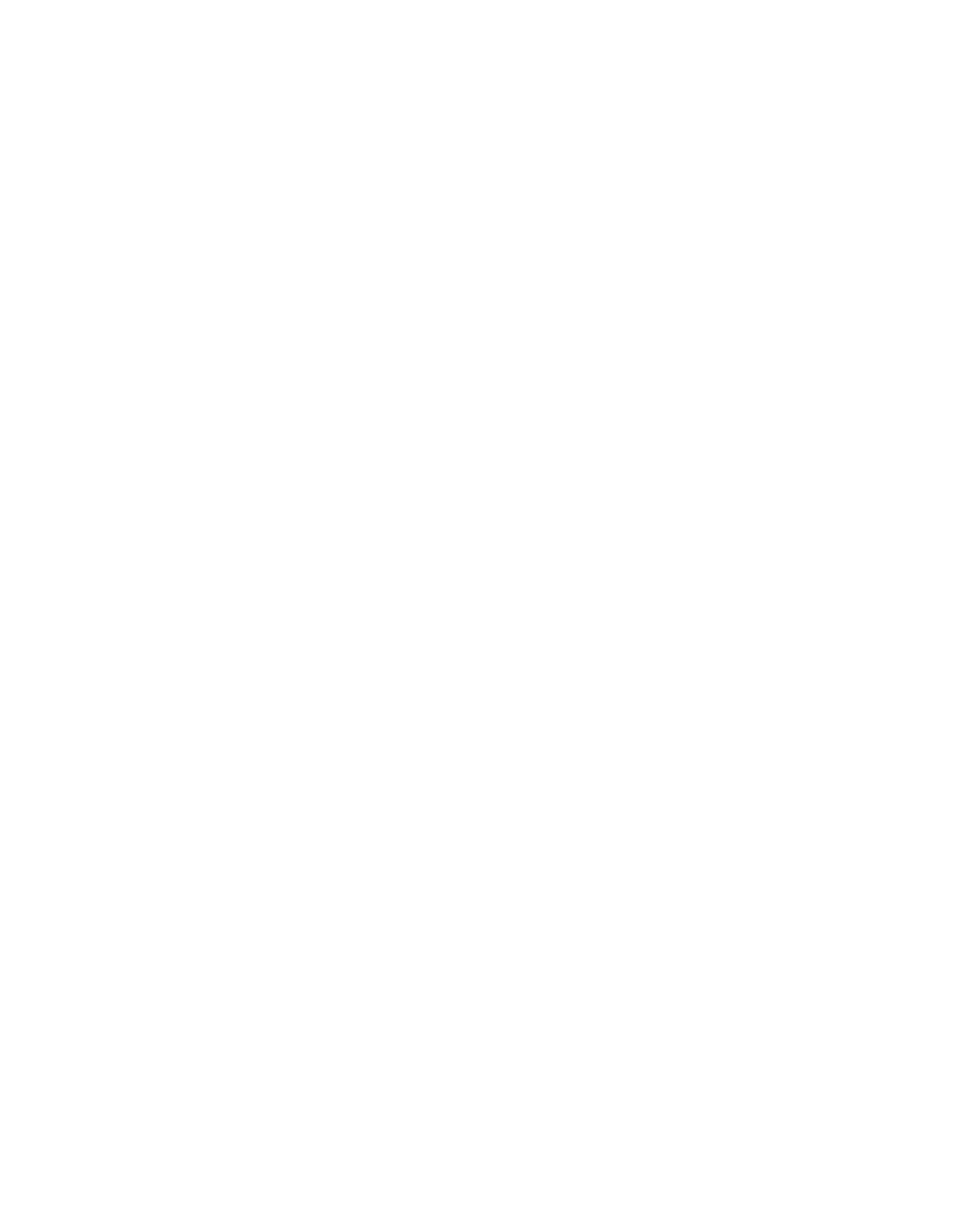| <b>Section</b> | <b>Topic</b>                                              | Page           |
|----------------|-----------------------------------------------------------|----------------|
| Π.             | Introduction                                              | $\overline{4}$ |
| H.             | Before using the PDT-740B                                 | 4              |
| III.           | Safety                                                    | 4              |
| IV.            | Function                                                  | 5              |
| $\vee$         | Measurement Response Time                                 | 5              |
| VI.            | <b>Battery Installation &amp; Maintenance</b>             | 5              |
| VII.           | Connecting the PDT-740B to PFM-711A Fieldmeter            | 6              |
| VIII.          | Normal Operation for Ionization Static Decay Measurements | 7              |
| IX.            | Suggestion "A" for Material Static Decay Measurements     | 9              |
|                | <b>General Specifications</b>                             | 13             |

#### **PROSTAT® PDT-740B STATIC DECAY TIMER**

© 2011 by Prostat® Corporation. All rights reserved. Printed in the United States of America. No part of this manual may be used or reproduced in any manner whatsoever without written permission. For information contact Prostat Corporation, 1072 Tower Lane, Bensenville, IL 60106 USA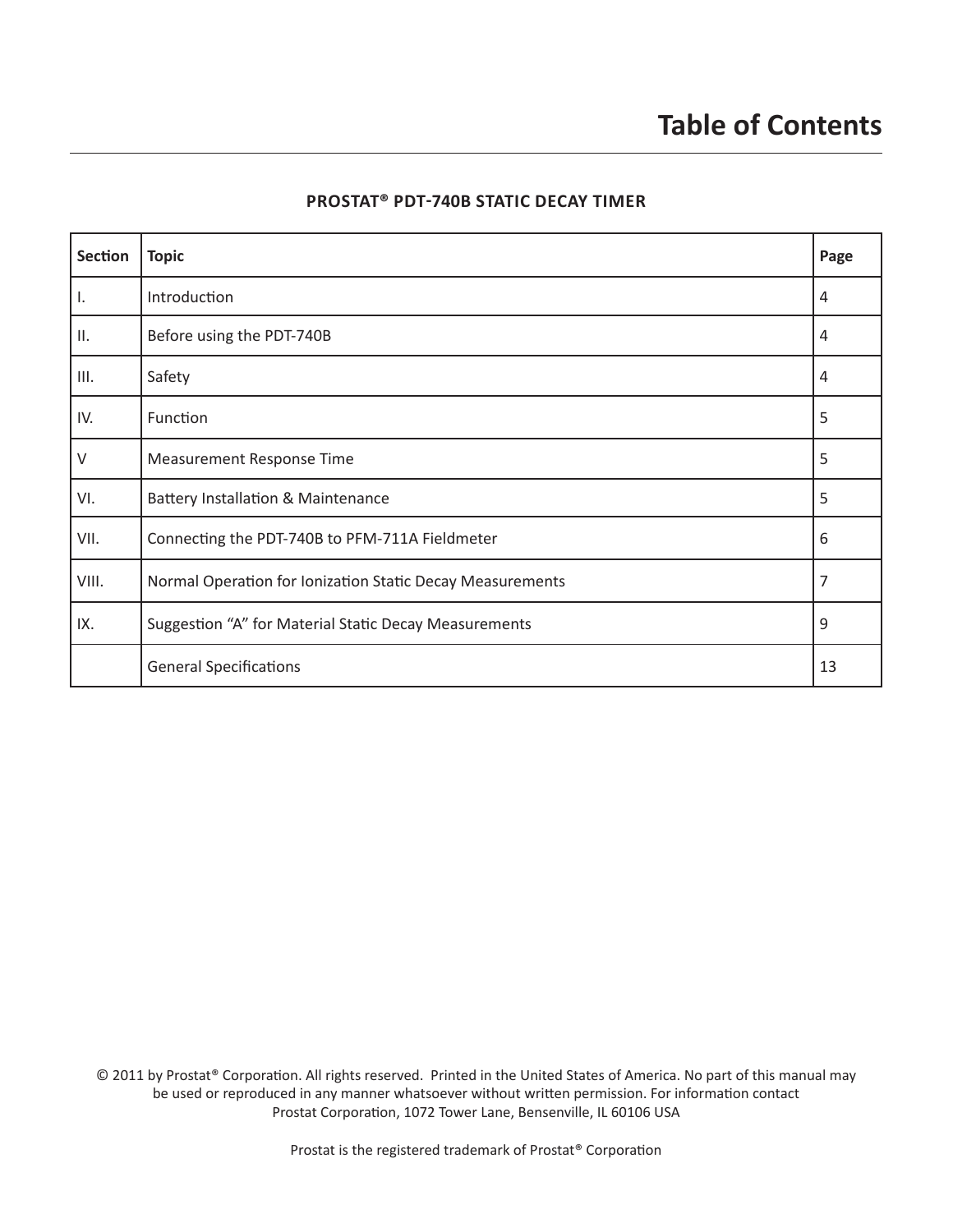#### **NOTE** Before using this, or any other electronic piece of equipment, carefully read the instruction manual completely.

#### **I.** Introduction

The PDT-740B Static Decay Timer is typical of Prostat's innovative technology and support of Professional ESD Control Managers and Auditors. This unique accessory is designed to measure the decay time of ionizers from ±1,000 volts to less than 100 volts in accordance with ESD Association's Ionization Standard ANSI/ESD STM3.1, and measure material decay time to less than 50 volts and less than 10 volts. Properly used, the PDT-740B provides decay time measurements for evaluating ionizers, packaging materials, footwear, personnel grounding, production aids, some equipment and many other ESD control products.

The PDT-740B Static Decay Timer is used with Prostat's precision portable Charge Plate Monitor kit components, including the PFM-711A Field Meter, CPM-720A Charge Plate Assembly and PCS-730 ±1kV Charging Source. For evaluating materials and other products, additional decay measurement accessories e.g., PGB-745 Decay Electrode, or PRF-911 Concentric Ring fixtures are recommended.

#### **II.** Before using the PDT-740B Static Decay Timer

- A. Examine the instrument for damage, contamination (excessive dirt, grease, etc..) and defects. If any abnormal conditions exist, do not attempt to make any measurements.
- B. Basic contents of the PDT-740B package include:
	- 1. PDT-740B Instrument
	- 2. One 9 volt battery
	- 3. 40 inch (tip to tip) analog cable equipped with two (2) mini-phono jacks.
	- 4. Certificate of Calibration
	- 5. Available options include:
		- a. PGB-745 Static Decay Electrodes
		- b. PRF-911 Concentric Ring Fixture and PTB-920 Dual Test Bed
		- c. PTB-915 3x5.5 inch insulated test bed and 3x6 inch stainless steel test bed

#### **III. Safety**

The following safety information must be observed to insure maximum personal safety during the operation of this meter.

- A. DO NOT use the instrument if it appears damaged, or if you suspect it is not operating properly.
- B. Measuring voltages which exceed the limits of this instrument, i.e., greater than 1,500 electrostatic volts, may damage it and expose the operator to a shock hazard. **Always observe instrument voltage limits as stated.**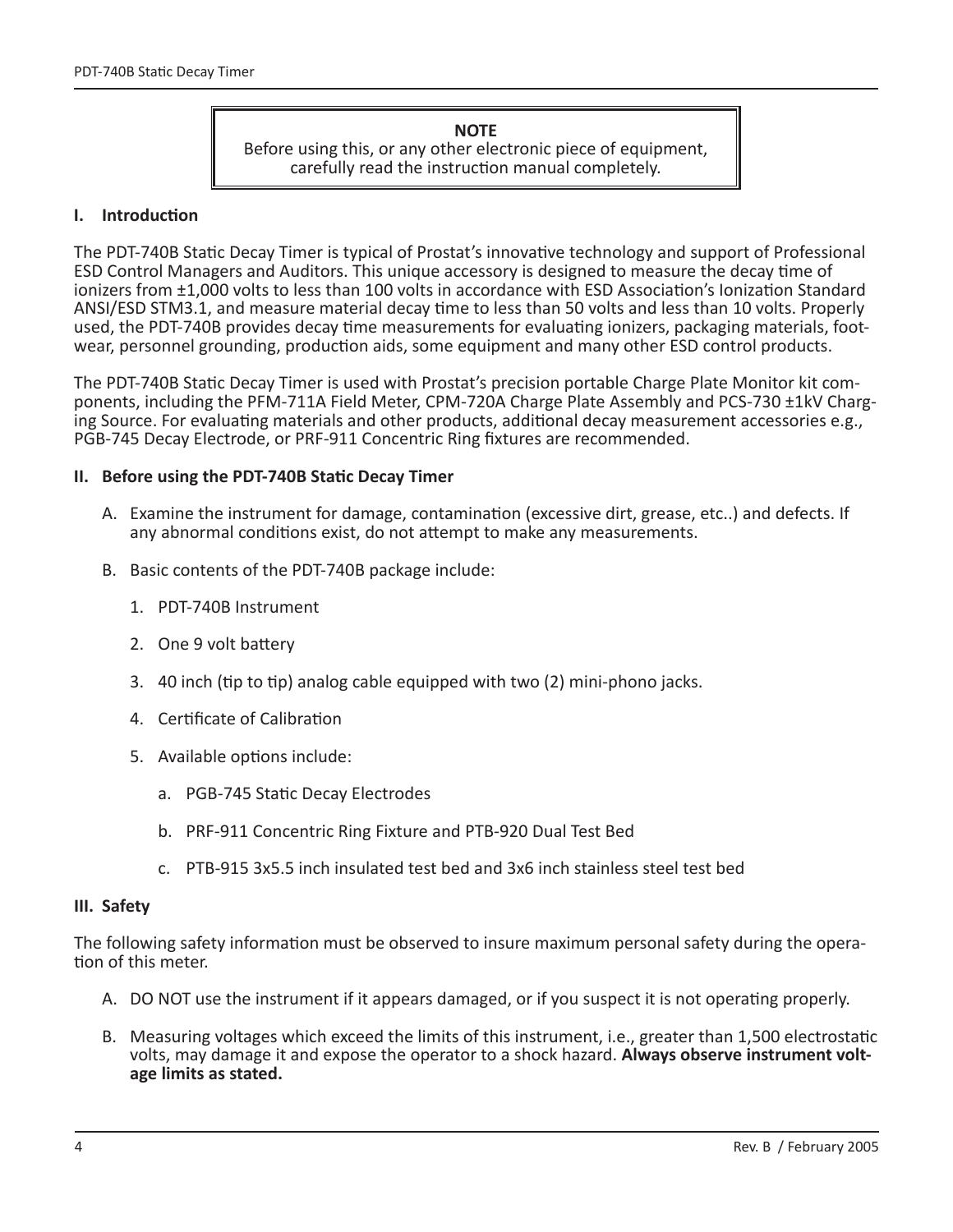C. As with other electronic devices, do not use or operate in wet conditions or in hazardous combustible environments.

# **IV.** Function

The PDT-740B is designed specifically to measure decay time of ionizers and materials in seconds and tenths of a second from 1,000 to 100, 50 or 10 volts. It is used with the Prostat PFM-711A Field Meter and CPM-720 Charge Plate Monitor Assembly, or an equivalent instrument having an analog output of 1 volt equaling 10,000 electrostatic volts. This easy to use instrument comes equipped with LCD display, an analog input for connection to the field meter, **ON/OFF** Power Switch and a VOLTAGE CUT-OFF SELECTOR (10, 50 or 100 volts) switch.

# **V. Measurement Response Time**

The PDT-740B response is 0.2 seconds at 100 volt CUT-OFF and 0.3 seconds at 50 and 10 volt CUT-OFF.

## **VI. BaƩ ery InstallaƟ on & Maintenance**

- A. Battery Replacement
	- 1. Power is supplied by a 9 volt "transistor" battery that will provide greater than 40 hours of operation without replacement.
	- 2. Replace the battery periodically or when the **GREEN RESET** indicator will not reset in normal operations.

**NOTE:** Dead battery voltage is approximately 7.2 to 7.5 volts.

- 3. Unit should be **OFF** when replacing battery.
- 4. To replace the battery:
	- a. Remove the cover from the back of the instrument.



- b. Remove the battery from the case.
- c. Connect a new battery to terminals and insert it into the battery compartment.
- d. Replace the battery cover by sliding it carefully in the grooves provided. Do not over force the cover on.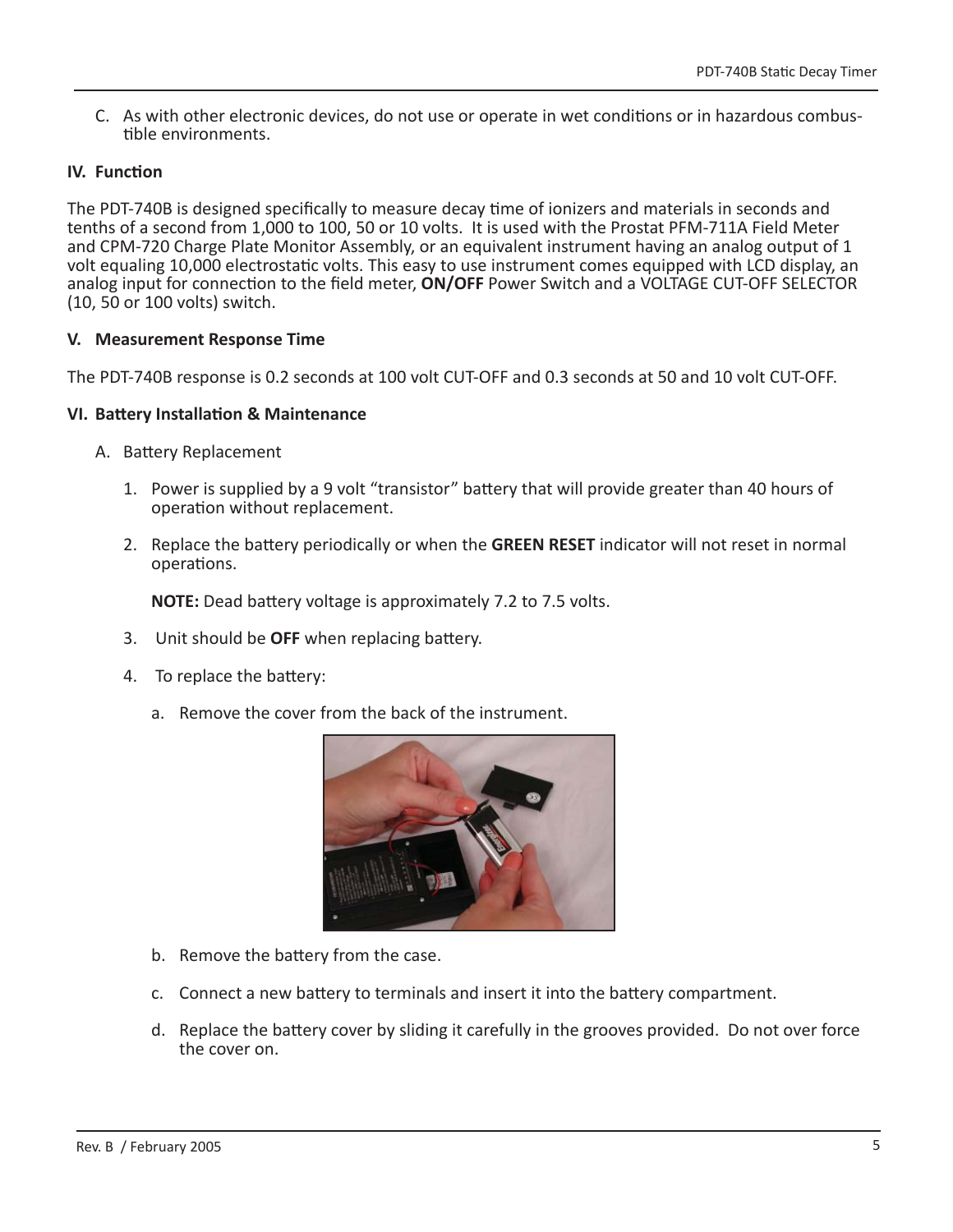If the cover does not re-install easily, remove the battery and reinsert for a better fit. Be sure wires do not hamper closing the battery cover.

- e. The PDT-740B is now ready for use.
- B. Storage & Cleaning
	- 1. The unit should be stored in clean, dirt free conditions at normal room temperature and humidity. The ideal storage environment is within a Prostat designed case or kit.
	- 2. Simply maintain the outer surface and display by wiping with a non-abrasive low linting cloth.



#### **VII. Connection**

- A. Mount the CPM-720 Charge Plate Assembly onto the PFM-711A in accordance with their manual instructions.
- B. With both instruments' power switch OFF, connect the analog cable between the PFM-711A Field Meter and PDT-740B Static Decay Timer:
	- 1. Insert one cable mini-phono plug into the PFM-711A Analog Output receptacle located on the left front panel of the instrument.
	- 2. Insert the opposite end of the cable into the PDT-740B Analog Input receptacle located on the left front panel of the instrument.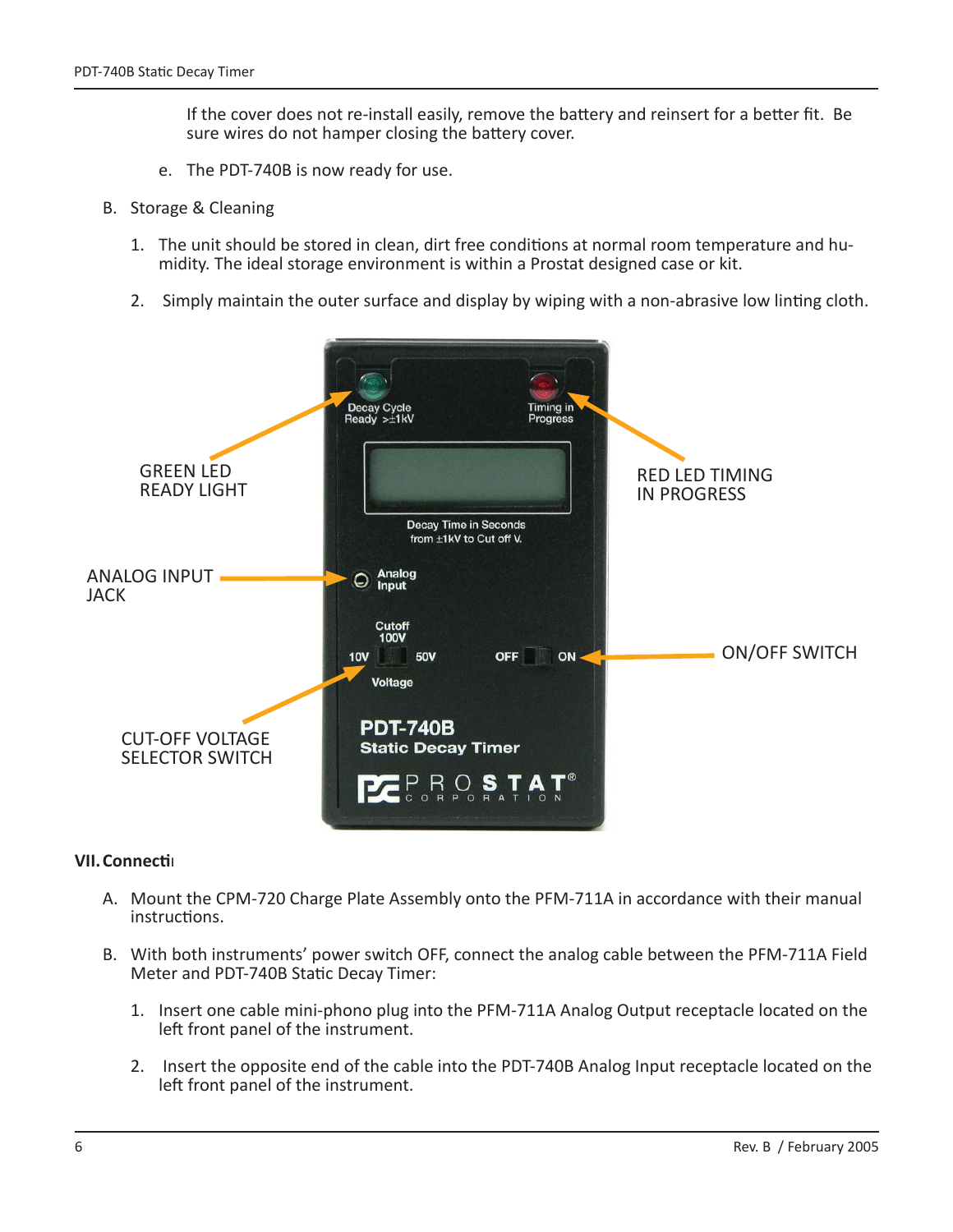- C. Slide the PFM-711A power switch to **kV/inch** to energize the field meter
- D. Slide the PDT-740B **ON/OFF** switch to ON.



E. The system is ready for use

## **VIII. Normal OperaƟ on for IonizaƟ on StaƟ c Decay Measurements**

#### Overview:

The dual phono plug cable assembly is connected to the analog output of the PFM-711A Field Meter and the Analog Input of the PDT-740B Decay Timer. With the Charge Plate Assembly (CPM) installed on the Field Meter, the Charging Source is used to apply greater than ±1,000 volts to the CPM. To measure an ionizers decay time performance, proceed as follows:

- A. While wearing a properly grounded wrist strap, grasp the PFM-711A/CPM-720 assembly in one hand making sure your hand contacts the grounding snap on the back of the PFM-711A Field Meter.
	- 1. Place the PFM-711A Field Meter power switch in the **kV/inch** position and **ZERO** the instrument.
	- 2. Note: Your hand should not make contact with, nor obstruct the CPM-720 Charge Plate Assembly in any way.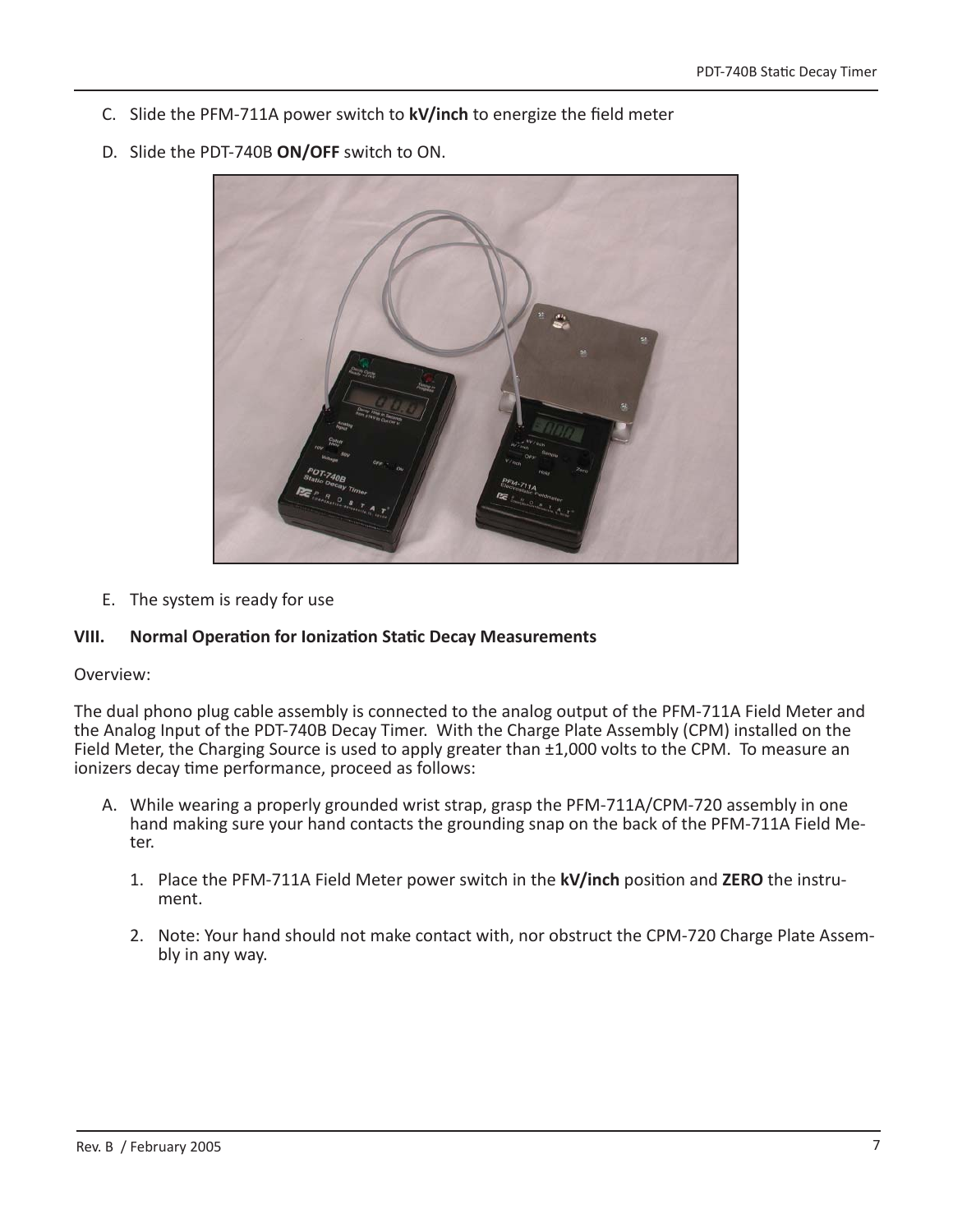

- B. Turn **ON** PDT-740B Timer and select 100 Cut Off Voltage
	- 1. With Charging Source properly grounded and held in your other hand, charge the CPM-720 Plate using the PCS-730  $\pm$ 1KV Charging Source to  $> \pm$ 1,000 volts. When voltage exceeds  $\pm$ 1,000 volts, the PDT-740B Static Decay Timer automatically:
	- 2. Resets its display to ZERO (00.0)
	- 3. Turns **ON** its Green LED, which provides Decay Cycle Ready indication.
- C. Assuming you are auditing a desk top blower, position the CPM-720 Charge Plate in the ionizers air flow approximately 12 inches from air output grid
- D. As the ionizer neutralizes CPM voltage, the field meter voltage will drop below  $\pm 1,000$  volts, at which time:
	- 1. The Green LED Decay Cycle Ready automatically goes OFF
	- 2. The PDT-740B LCD display begins timing function in seconds
	- 3. The PDT-740B Red LED Timing in Progress automatically comes ON and stays ON until voltage decays to  $100$  ( $\pm$ 2) volts
	- 4. When CPM plate voltage reaches 100 volts or less, the timer stops and the Red Timing in Progress LED goes **OFF**.

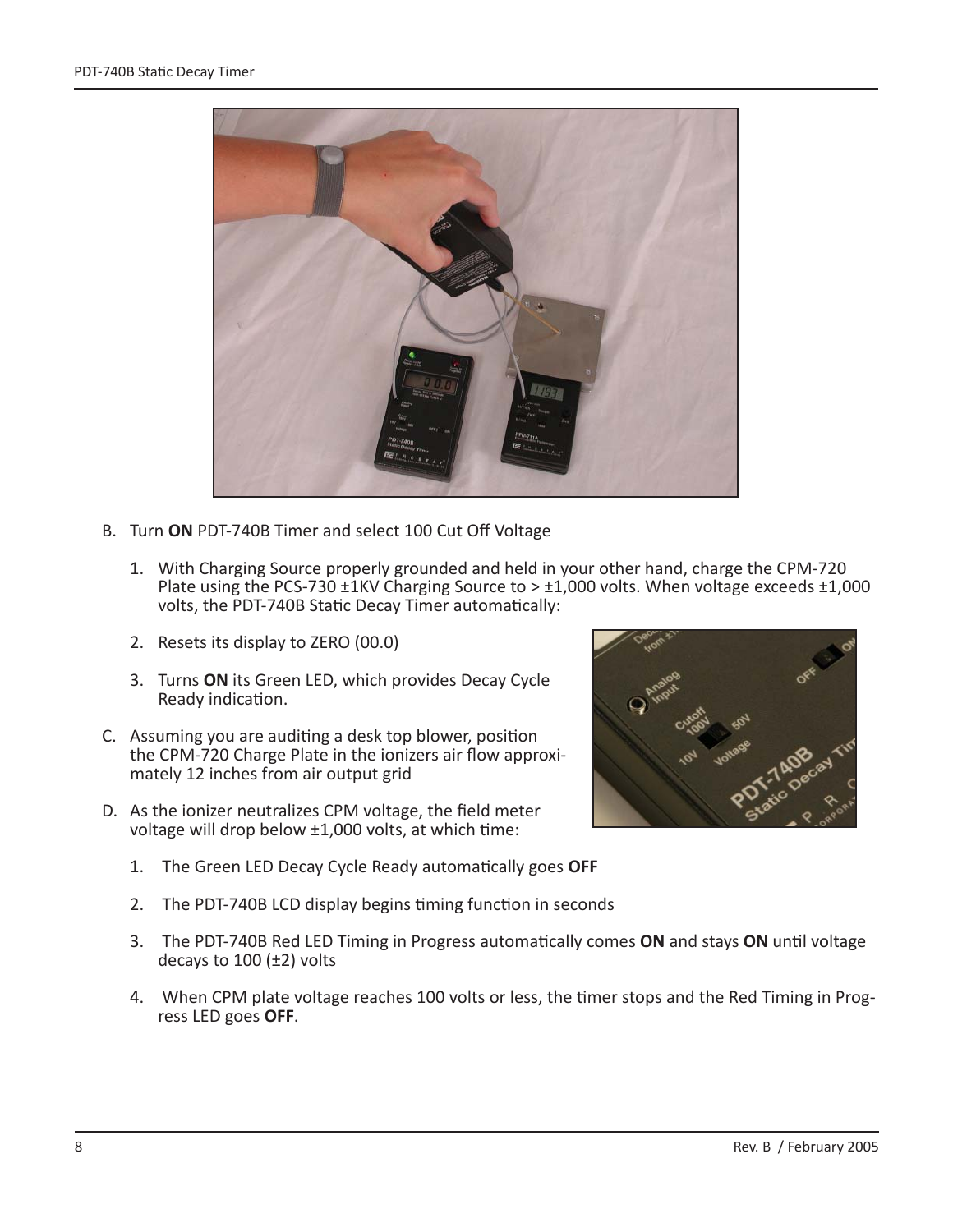

E. Repeat the above procedure for additional measurements.

# **IX. Suggestion "A" for Material Static Decay Measurements**

## Overview:

The dual phono plug (input) cable assembly is connected to the analog output of the PFM-711A Field Meter and the Analog Input of the PDT-740B Decay Timer. The Charge Plate Assembly (CPM-720) is installed on the Field Meter. One end of a high resistance lead is connected to the CPM-720 Plate and the other end connected to a Prostat PGB-745 Electrode. The PCS-730 Charging Source is used to apply greater than ±1,000 volts to the CPM, which is shared with the PGB-745 Electrode. To measure material's decay time performance, refer to the figures below and proceed as described.

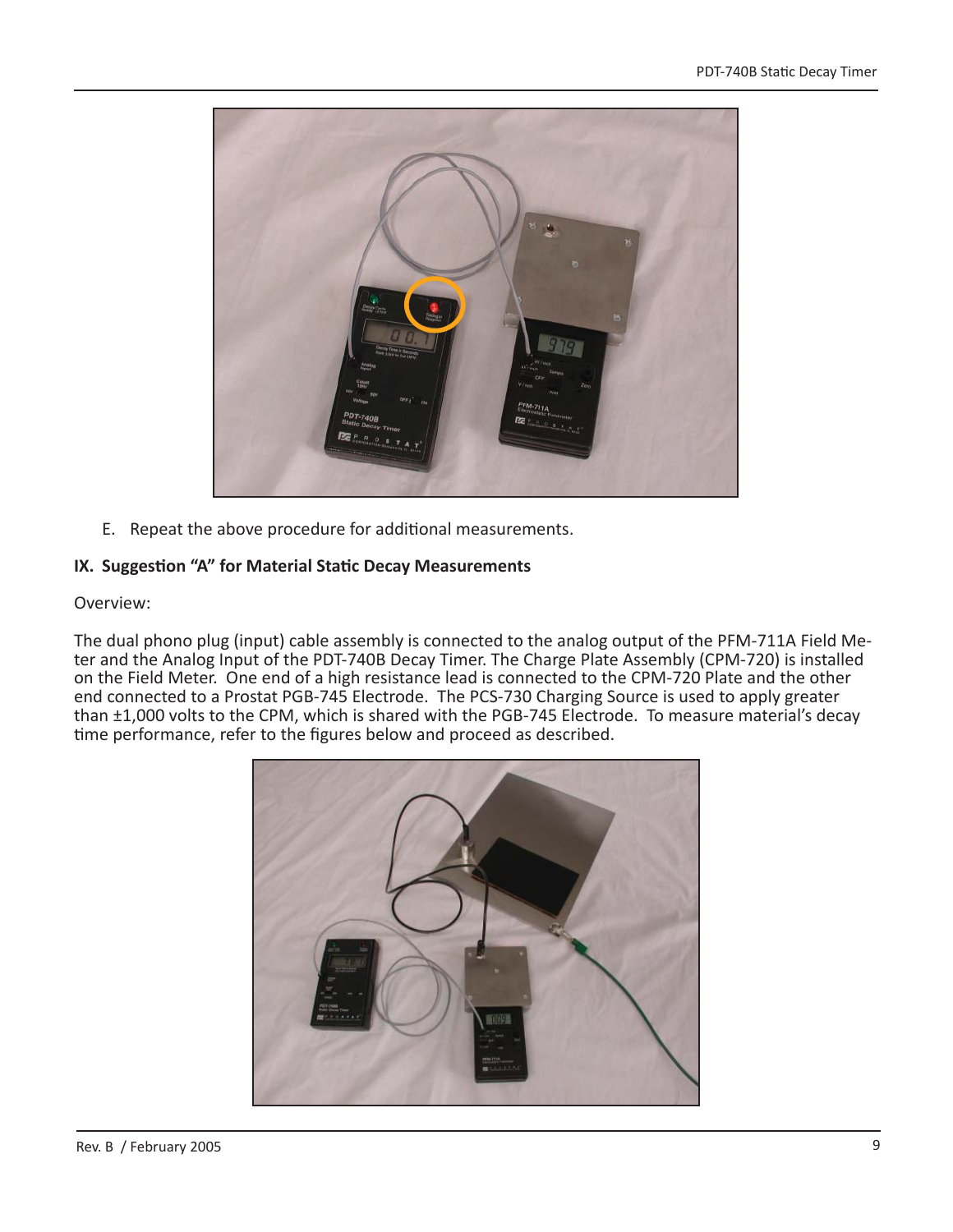- A. Setup PFM-711A Field Meter, PCS-720 Charge Plate and PDT-740B Static Decay Timer as described and illustrated above.
- B. Place the material to be tested on a grounded steel test bed.
- C. Connect the PGB-745 Static Decay Electrode to the CPM-720 Charge Plate using a high resistance lead, and suspend the electrode above the specimen to be tested.



- D. While wearing a properly grounded wrist strap and the PFM-711A/CPM-720 is connected to ground:
	- 1. Place the PFM-711A Field Meter power switch in the **kV/inch** position and **ZERO** the instrument.
	- 2. Note that the PFM-711A Field Meter and CPM-720 Charge Plate Assembly may lay on a grounded conductive worksurface or be attached to ground through the PFM-711A ground snap. Nothing should be in contact with the upper CPM-720 plate except the high resistance lead.
- E. Turn **ON** PDT-740B Timer and select Cut Off Voltage
- F. With Charging Source properly grounded, charge the CPM-720 Plate using the PCS-730 ±1KV Charging Source to  $> \pm 1,000$  volts. This also charges the PGB-745 Electrode to the same voltage. When voltage exceeds  $\pm 1,000$  volts, the PDT-740B Static Decay Timer automatically:
	- 1. Resets its display to **ZERO** (00.0)
	- 2. Turns ON its Green LED, which provides Decay Cycle Ready indication.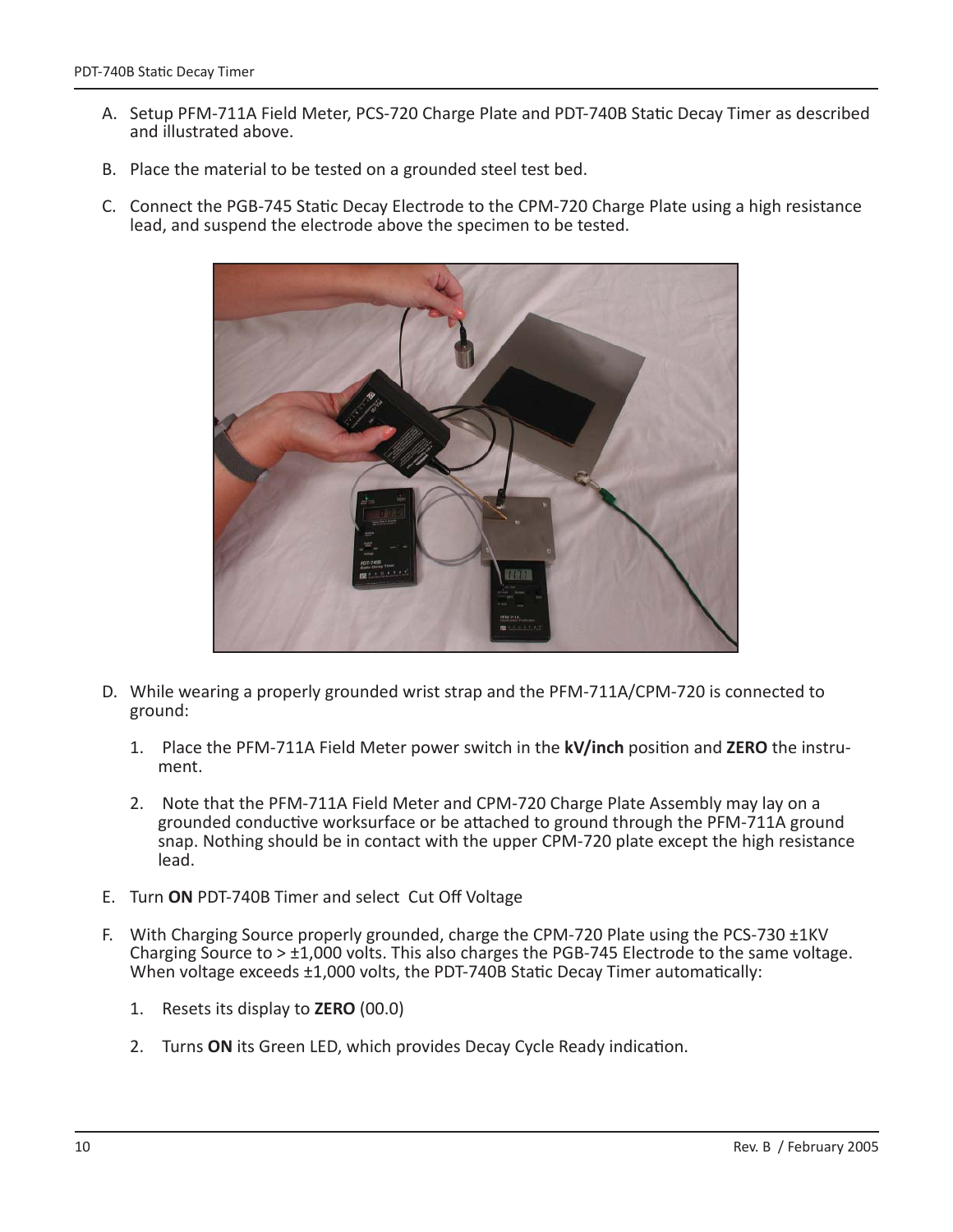

- G. Lower the PGB-745 Electrode onto the specimen under test
- H. As the electrode dissipates its charge through or across the test specimen voltage will drop below ±1,000 volts, at which time:
	- 1. The Green LED Decay Cycle Ready automatically goes OFF
	- 2. The PDT-740B LCD display begins timing function in seconds
	- 3. The PDT-740B Red LED Timing in Progress automatically comes ON and stays ON until voltage decays to set cutoff  $(\pm 2)$  volts
	- 4. When CPM plate voltage reaches cutoff volts or less, the timer stops and the Red Timing in Progress LED goes **OFF**.
- I. Repeat the above procedure for additional measurements.
- J. As an option, use two (2) PGB-745 Electrodes as shown below: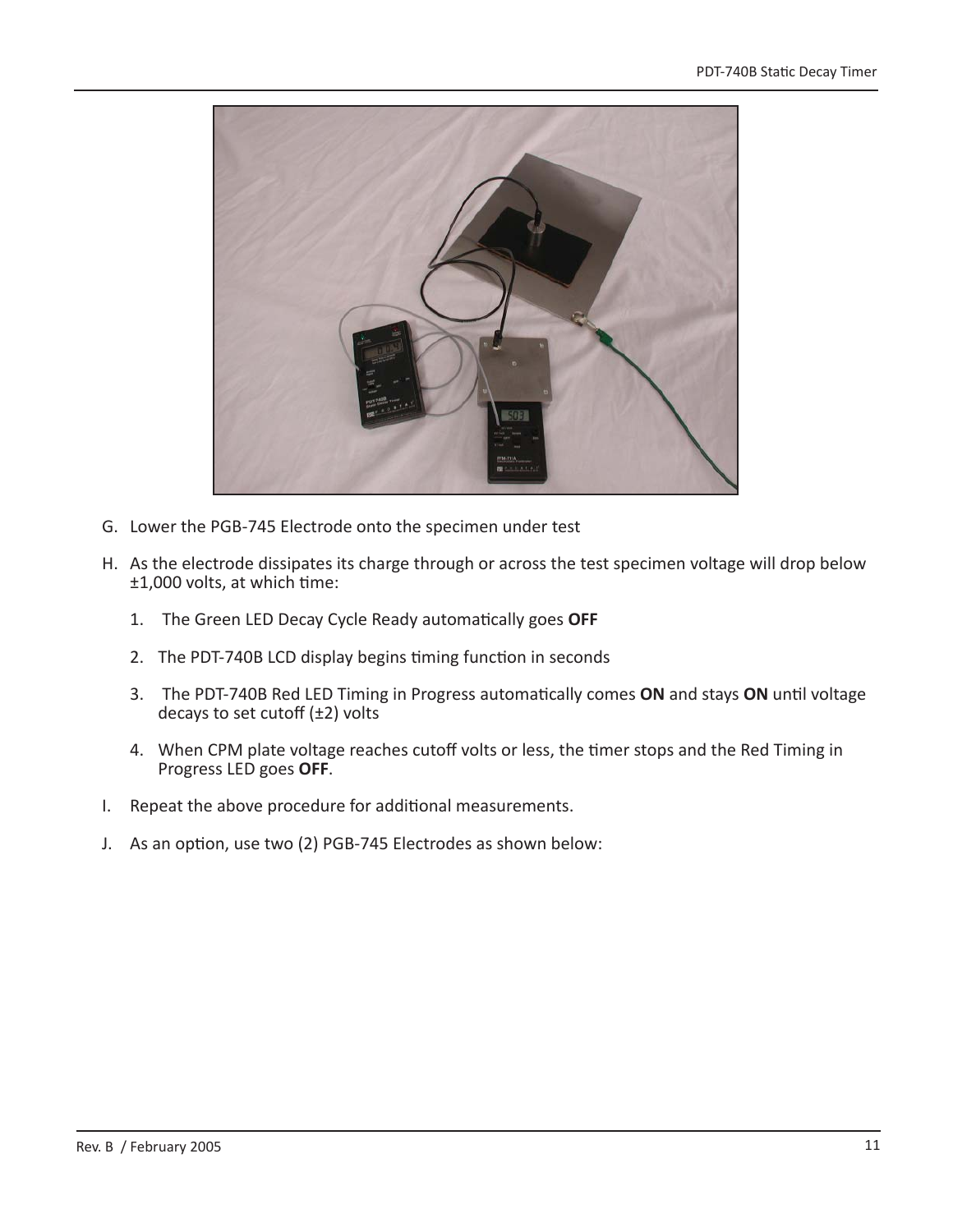

- 1. Place the specimen to be tested on an insulated test bed
- 2. Place the second electrode on the test specimen and attached to ground.
- 3. The first electrode is connected and used as described above.
- 4. In this case, the charge dissipates from the first electrode, moves across the material to the second grounded electrode.

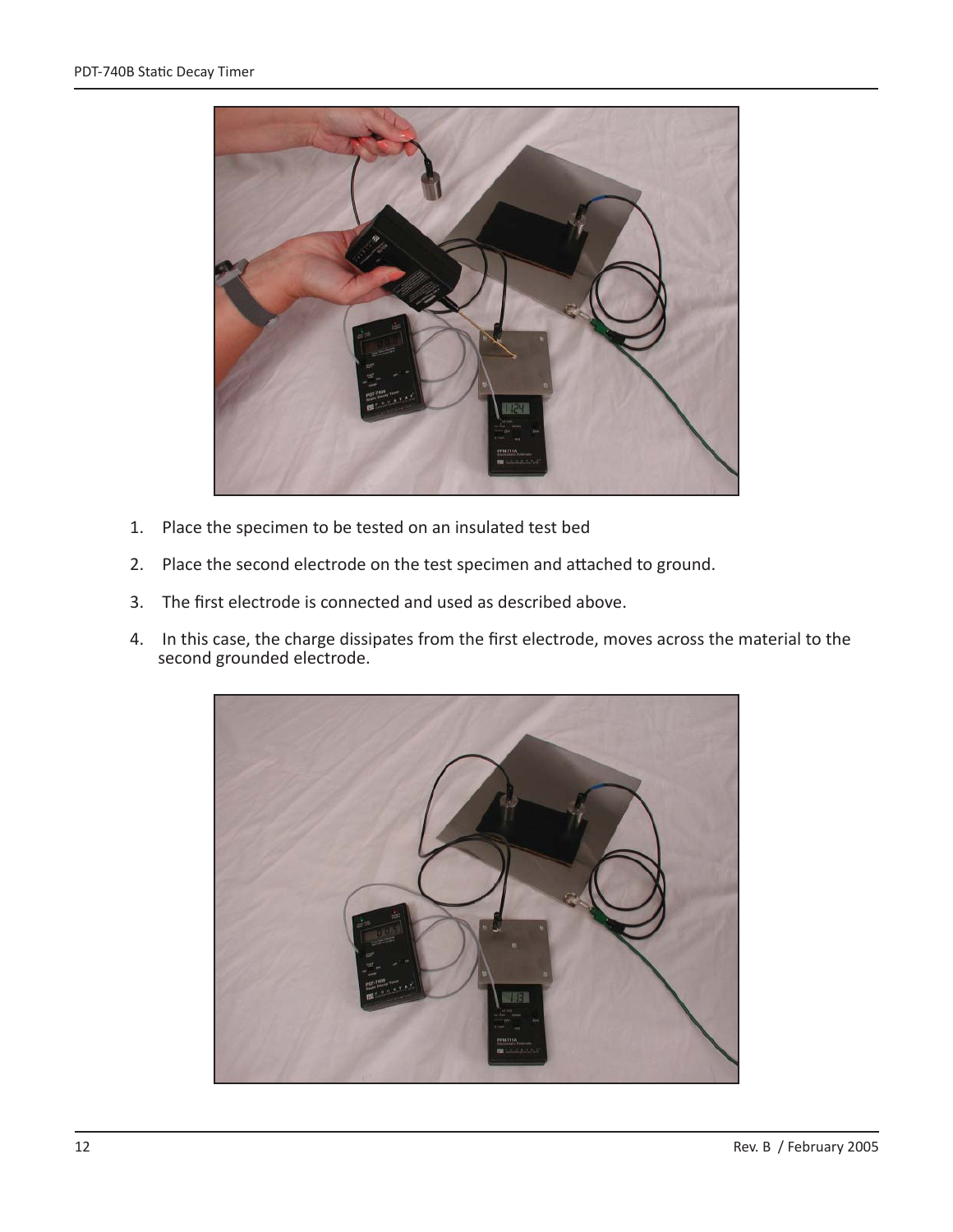# **PDT-740B Static Decay Timer Specifications**

| Controls:            | OFF-ON<br>Cut Off Voltage, 10, 50 and 100 Volts (Selects Voltage to stop timing)                                                                                                                                                                                        |  |  |
|----------------------|-------------------------------------------------------------------------------------------------------------------------------------------------------------------------------------------------------------------------------------------------------------------------|--|--|
| Indicators:          | Green LED: Decay Cycle Ready > $\pm$ 1kV, CPM voltage > $\pm$ 1,000 volts<br>Red LED: Timing in Progress, CPM voltage decay timing activated<br>LOBAT displayed when battery voltage <6.0 volts                                                                         |  |  |
| Display:             | Liquid Crystal Display (LCD) displays elapsed decay time from $\pm 1,000$ volts to<br>selected Cut Off voltage in seconds and tenths of a second (00.0)                                                                                                                 |  |  |
| Polarity:            | Automatically senses Positive & Negative voltage references                                                                                                                                                                                                             |  |  |
| Zero & Reset:        | Automatically Resets Timer and Display to 00.0 when CPM voltage > ±1kV. Reset<br>indicated when Green LED Decay Cycle Ready LED is ON.                                                                                                                                  |  |  |
| Response:            | Approximately 200 milliseconds in combination with CPM and PFM-711A                                                                                                                                                                                                     |  |  |
| Timing Range:        | From 0.2 to 159.9 seconds                                                                                                                                                                                                                                               |  |  |
| Timing Setpoints:    | Reset when voltage input 100mv ±2mv (1,000 Field Meter Volts ±20V)<br>Cut Off Voltage @ 100 V: 10mv ±0.2mv (100 Field Meter Volts ±2V)<br>Cut Off Voltage @ 50 V: 5mv ±.2mv (50 Field Meter Volts ±2V)<br>Cut Off Voltage @ 10 V: 1mv ±0.2mv (10 Field Meter Volts ±2V) |  |  |
| Accuracy:            | Typically $< \pm 5\%$                                                                                                                                                                                                                                                   |  |  |
| Power:               | One (1) standard 9-volt battery, PROCELL, Eveready #216 (NEDA 1604, JIS 006P, IEC<br>6F22)Eveready #216                                                                                                                                                                 |  |  |
| <b>Battery Life:</b> | >40 hours typical                                                                                                                                                                                                                                                       |  |  |
| Dimensions:          | 4.50 inches x 2.75 inches x 1.0 inches                                                                                                                                                                                                                                  |  |  |
| Weight:              | 6.5 oz. $(184 g)$                                                                                                                                                                                                                                                       |  |  |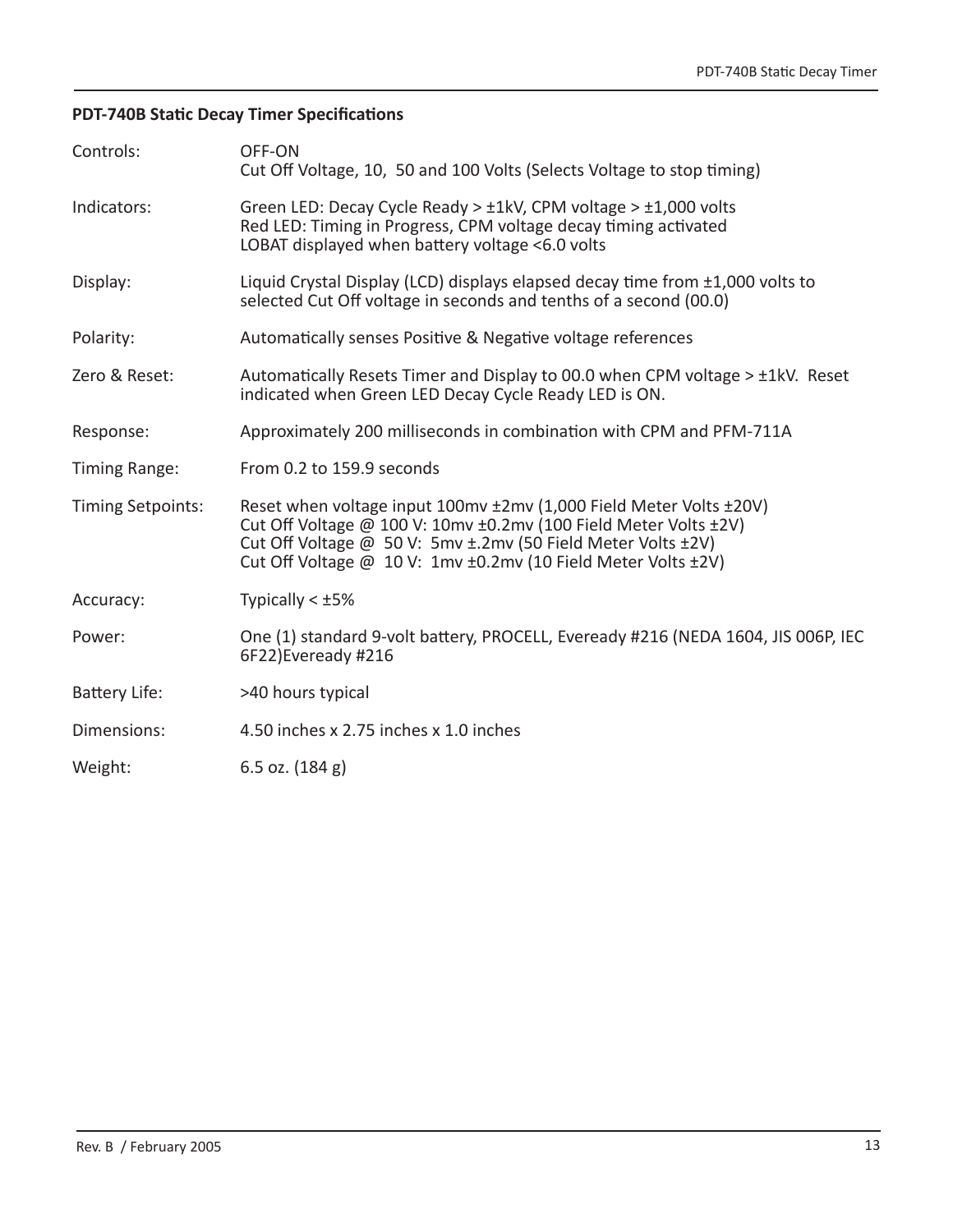# **NOTES**